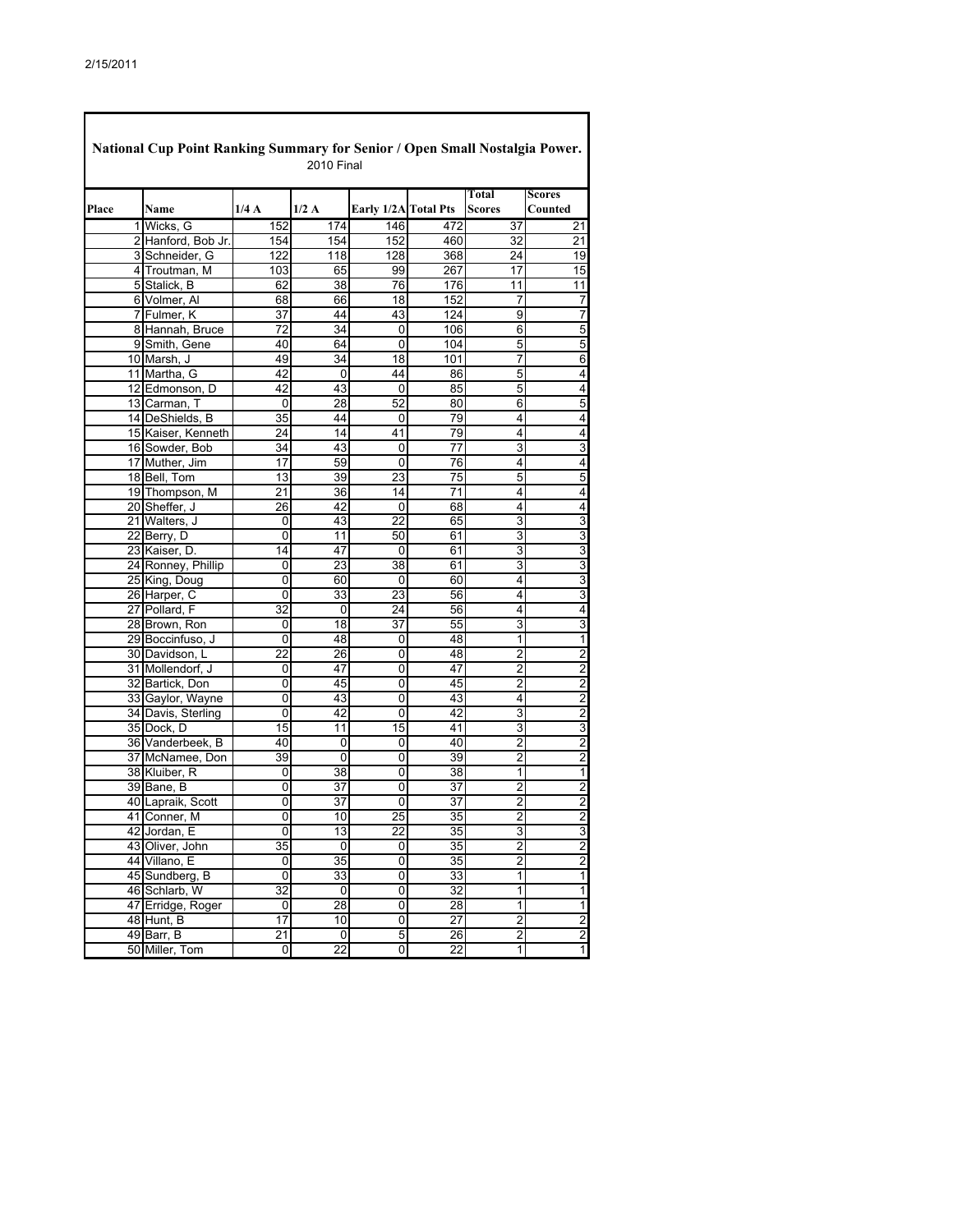|       |                     | National Cup Point Ranking Summary for Senior / Open Big Nostalgia Power.<br><b>2010 Final</b> |                 |                |                  |                             |                         |  |  |  |  |  |
|-------|---------------------|------------------------------------------------------------------------------------------------|-----------------|----------------|------------------|-----------------------------|-------------------------|--|--|--|--|--|
|       |                     |                                                                                                |                 |                |                  |                             | Scores                  |  |  |  |  |  |
| Place | Name                | A                                                                                              | B               | Ċ              | <b>Total Pts</b> | <b>Total Scores Counted</b> |                         |  |  |  |  |  |
|       | 1 Hanford, Bob Jr.  | 150                                                                                            | 129             | 126            | 405              | 20                          | 19                      |  |  |  |  |  |
|       | 2 Wicks, G          | 152                                                                                            | 81              | 78             | 311              | 20                          | 15                      |  |  |  |  |  |
|       | 3 Nelson, D         | 45                                                                                             | 43              | 66             | 154              | 14                          | 7                       |  |  |  |  |  |
|       | 4 Carman, T         | 55                                                                                             | 66              | 0              | 121              | 7                           | 6                       |  |  |  |  |  |
|       | 5 Sheffer, J        | 43                                                                                             | 44              | 34             | 121              | 6                           | 6                       |  |  |  |  |  |
|       | 6 Rodney, Phillip   | 44                                                                                             | 38              | 37             | 119              | 7                           | 7                       |  |  |  |  |  |
|       | 7 Kaiser, D.        | 16                                                                                             | 41              | 58             | 115              | 7                           | 5                       |  |  |  |  |  |
|       | 8 Marsh, J          | 46                                                                                             | 32              | 35             | 113              | 8                           | 6                       |  |  |  |  |  |
|       | 9 Carmen Jeff       | 44                                                                                             | 43              | 14             | 101              | 8                           | 6                       |  |  |  |  |  |
|       | 10 Fulmer, K        | 78                                                                                             | 0               | 23             | 101              | 5                           | 4                       |  |  |  |  |  |
|       | 11 Stalick, B       | 32                                                                                             | 46              | 21             | 99               | 6                           | 6                       |  |  |  |  |  |
|       | 12 Kaiser, Kenneth  | $\overline{37}$                                                                                | 19              | 40             | 96               | 5                           | 5                       |  |  |  |  |  |
|       | 13 Smith, Gene      | 46                                                                                             | 0               | 49             | 95               | 5                           | 5                       |  |  |  |  |  |
|       | 14 Sowder, B.       | 38                                                                                             | 31              | 23             | 92               | 3                           | 3                       |  |  |  |  |  |
|       | 15 Thompson, M      | 81                                                                                             | 0               | 9              | 90               | 5                           | 5                       |  |  |  |  |  |
|       | 16 Mattes, B        | 36                                                                                             | 12              | 40             | 88               | 4                           | 4                       |  |  |  |  |  |
|       | 17 Edmonson, D      | 42                                                                                             | 42              | $\Omega$       | 84               | 5                           | 4                       |  |  |  |  |  |
|       | 18 Bane, B          | 23                                                                                             | 0               | 60             | 83               | 3                           | 3                       |  |  |  |  |  |
|       | 19 Edelstein, R     | $\overline{32}$                                                                                | 43              | 0              | $\overline{75}$  | $\overline{5}$              | 5                       |  |  |  |  |  |
|       | 20 Harper, C        | 42                                                                                             | 32              | 0              | 74               | 6                           | 4                       |  |  |  |  |  |
|       | 21 Nelson, E        | 39                                                                                             | 0               | 34             | 73               | 5                           | 4                       |  |  |  |  |  |
|       | 22 Schneider, G     | 68                                                                                             | $\overline{5}$  | $\mathbf 0$    | 73               | $\overline{5}$              | 5                       |  |  |  |  |  |
|       | 23 Davidson, L      | 33                                                                                             | 21              | 18             | 72               | 3                           | 3                       |  |  |  |  |  |
|       | 24 McNamee, Don     | 18                                                                                             | 9               | 42             | 69               | 5                           | 4                       |  |  |  |  |  |
|       | 25 Swift, Bill      | 17                                                                                             | 43              | 0              | 60               | 3                           | 3                       |  |  |  |  |  |
|       | 26 Walters, J       | 37                                                                                             | 22              | 0              | 59               | 3                           | 3                       |  |  |  |  |  |
|       | 27 Watson, R        | 0                                                                                              | 23              | 33             | 56               | 2                           | $\overline{c}$          |  |  |  |  |  |
|       | 28 Hessla Steve     | 35                                                                                             | 17              | 0              | 52               | 3                           | 3                       |  |  |  |  |  |
|       | 29 Christensen, Ger | 0                                                                                              | 10              | 40             | 50               | 3                           | 3                       |  |  |  |  |  |
|       | 30 DeShields, B     | 28                                                                                             | 0               | 18             | 46               | 2                           | $\overline{c}$          |  |  |  |  |  |
|       | 31 Hurst, J         | 0                                                                                              | $\mathbf 0$     | 45             | 45               | $\overline{2}$              | $\overline{2}$          |  |  |  |  |  |
|       | 32 Augustus, B      | 0                                                                                              | 21              | 23             | 44               | 2                           | $\overline{\mathbf{c}}$ |  |  |  |  |  |
|       | 33 Reed, Ronald     | 26                                                                                             | 18              | 0              | 44               | 3                           | 3                       |  |  |  |  |  |
|       | 34 Case, W          | 43                                                                                             | 0               | $\mathbf 0$    | 43               | $\overline{2}$              | 2                       |  |  |  |  |  |
|       | 35 Wineland, Dave   | 0                                                                                              | 22              | 21             | 43               | $\overline{c}$              | $\overline{2}$          |  |  |  |  |  |
|       | 36 Bell, T          | 26                                                                                             | 13              | 0              | 39               | 3                           | 3                       |  |  |  |  |  |
|       | 37 Hannah, Bruce    | 39                                                                                             | 0               | 0              | 39               | $\overline{2}$              | $\overline{c}$          |  |  |  |  |  |
|       | 38 Fedor, M         | 0                                                                                              | 38              | 0              | 38               | $\overline{c}$              | $\overline{2}$          |  |  |  |  |  |
|       | 39 Ellington, Jeff  | 11                                                                                             | 26              | 0              | 37               | 2                           | $\overline{\mathbf{c}}$ |  |  |  |  |  |
|       | 40 Lapraik, Scott   | 0                                                                                              | 30              | 0              | 30               | $\overline{c}$              | $\overline{\mathbf{c}}$ |  |  |  |  |  |
|       | 41 Selick, G        | 0                                                                                              | 0               | 30             | 30               | $\overline{2}$              | $\overline{\mathbf{c}}$ |  |  |  |  |  |
|       | 42 Hall, D          | 0                                                                                              | 26              | 0              | 26               | $\mathbf{1}$                | 1                       |  |  |  |  |  |
|       | 43 Thomas, R.       | $\overline{13}$                                                                                | 13              | $\overline{0}$ | 26               | $\overline{2}$              | $\overline{2}$          |  |  |  |  |  |
|       | 44 Lichtenberg, V   | 8                                                                                              | 17              | 0              | $\overline{25}$  | $\overline{2}$              | $\overline{\mathbf{c}}$ |  |  |  |  |  |
|       | 45 McBurnett, R.    | 0                                                                                              | 22              | 0              | 22               | $\mathbf{1}$                | 1                       |  |  |  |  |  |
|       | 46 Costanzo, E      | $\overline{0}$                                                                                 | 21              | $\overline{0}$ | 21               | 1                           | $\mathbf{1}$            |  |  |  |  |  |
|       | 47 Darling, C       | 21                                                                                             | $\pmb{0}$       | 0              | 21               | $\overline{1}$              | 1                       |  |  |  |  |  |
|       | 48 Jordan, E        | 0                                                                                              | $\overline{21}$ | 0              | $\overline{21}$  | 1                           | 1                       |  |  |  |  |  |
|       | 49 Patrolia, T.     | 0                                                                                              | 21              | 0              | 21               | 1                           | 1                       |  |  |  |  |  |
|       | 50 Rohrstaff, Al    | 8                                                                                              | 13              | 0              | 21               | $\overline{2}$              | $\overline{2}$          |  |  |  |  |  |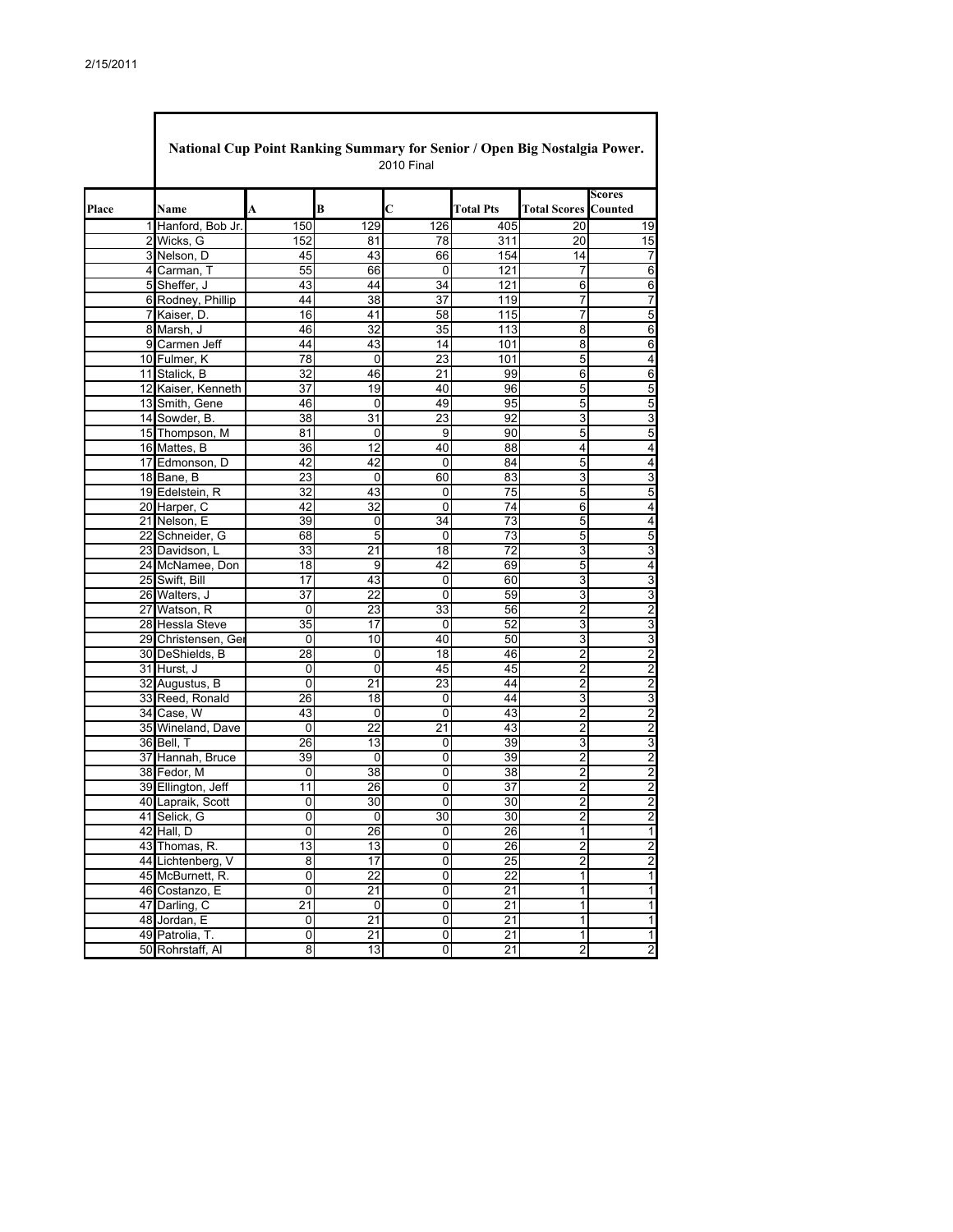| Total<br><b>Scores</b><br>1/2A<br>B<br>С<br>D<br><b>Scores</b><br>Counted<br>Name<br>A<br><b>Total Pts</b><br>1 Hanford, Bob (Jr<br>132<br>125<br>72<br>101<br>28<br>117<br>547<br>99<br>2 Brown, G<br>39<br>82<br>341<br>17<br>72<br>49<br>17<br>95<br>17<br>3 Bell, T<br>88<br>80<br>17<br>9<br>289<br>17<br>4 Covalt, Richard<br>19<br>0<br>43<br>81<br>84<br>227<br>11<br>15<br>38<br>44<br>44<br>43<br>11<br>11<br>5 Sperzel, H<br>184<br>17<br>60<br>17<br>179<br>17<br>68<br>10<br>6 Avila, G<br>28<br>32<br>54<br>11<br>7 Carman, Jeff<br>0<br>48<br>162<br>5<br>59<br>33<br>8 Carman, T<br>42<br>139<br>9<br>0<br>35<br>23<br>28<br>5<br>28<br>21<br>135<br>9 Thompson, Ron<br>10 Thorkildsen, Terr<br>21<br>53<br>30<br>15<br>119<br>6<br>0<br>13<br>11 DeLoach, Don<br>38<br>61<br>$\mathbf 0$<br>0<br>112<br>6<br>54<br>12 DeMeritte, Jim<br>0<br>50<br>0<br>104<br>6<br>0<br>6<br>$\overline{32}$<br>$\overline{25}$<br>13 Menanno, G<br>0<br>38<br>0<br>95<br>4<br>14 Batz, Scott<br>38<br>53<br>0<br>0<br>0<br>91<br>5<br>5<br>21<br>21<br>15 Hesla, Steve<br>42<br>0<br>0<br>84<br>4<br>4<br>9<br>5<br>68<br>$\mathbf 0$<br>$\mathbf 0$<br>77<br>16 Schneider, G<br>0<br>17 Pailet, J<br>42<br>31<br>$\mathbf 0$<br>$\mathbf 0$<br>0<br>73<br>4<br>28<br>29<br>$\overline{71}$<br>18 Marsh, Jack<br>0<br>0<br>14<br>4<br>19 Coker, Pete<br>28<br>40<br>0<br>0<br>0<br>68<br>4<br>59<br>3<br>20 Muther, J<br>0<br>0<br>0<br>0<br>59<br>5<br>$\overline{18}$<br>57<br>20<br>$\mathbf 0$<br>0<br>19<br>21 Troutman, M<br>4<br>4<br>22 Campbell, J.<br>30<br>23<br>0<br>0<br>0<br>53<br>3<br>3<br>23 King, D<br>$\Omega$<br>48<br>0<br>$\mathbf 0$<br>0<br>48<br>3<br>$\overline{21}$<br>24 Malin, B<br>26<br>$\mathbf 0$<br>0<br>0<br>47<br>3<br>3<br>23<br>22<br>2<br>25 Berry, D<br>0<br>0<br>45<br>0<br>26 Ellington, J<br>0<br>45<br>0<br>45<br>2<br>$\overline{2}$<br>0<br>0<br>27<br>0<br>18<br>3<br>27 Smith, Gene<br>0<br>0<br>45<br>3<br>$\overline{2}$<br>28 Watkins, J<br>43<br>0<br>43<br>$\overline{2}$<br>0<br>0<br>0<br>29 Miller, Tom<br>18<br>22<br>0<br>0<br>40<br>2<br>$\overline{2}$<br>0<br>$\overline{c}$<br>30 Mason, Matt<br>18<br>21<br>0<br>39<br>$\overline{2}$<br>0<br>0<br>23<br>31 Scott, G<br>$\mathbf 0$<br>16<br>39<br>2<br>0<br>0<br>2<br>32 Vanderbeek, Bill<br>39<br>39<br>$\overline{2}$<br>0<br>0<br>2<br>0<br>0<br>38<br>$\overline{2}$<br>0<br>$\mathbf 0$<br>0<br>0<br>38<br>$\overline{2}$<br>33 Reuter, B<br>2<br>34 Fulmer, Keith<br>37<br>0<br>0<br>0<br>0<br>37<br>2<br>23<br>$\overline{37}$<br>$\overline{2}$<br>14<br>0<br>$\mathbf 0$<br>0<br>35 Ronney, Philip<br>$\overline{22}$<br>$\overline{c}$<br>0<br>11<br>0<br>0<br>33<br>$\overline{c}$<br>36 Grove, J<br>37 Bane, B<br>30<br>0<br>0<br>0<br>0<br>30<br>1<br>30<br>30<br>2<br>38 Campbell, Lee<br>0<br>0<br>0<br>0<br>$\overline{c}$<br>0<br>21<br>2<br>39 Nelson, Dick<br>9<br>0<br>0<br>30<br>15<br>$\overline{c}$<br>0<br>15<br>30<br>$\overline{c}$<br>40 Thomas, Ron<br>0<br>0<br>29<br>41 Parsons, D<br>29<br>0<br>$\Omega$<br>$\Omega$<br>$\Omega$<br>1<br>$\overline{2}$<br>42 Kerger, T<br>14<br>0<br>0<br>0<br>14<br>28<br>$\overline{c}$<br>$\overline{2}$<br>0<br>13<br>$\overline{27}$<br>43 Stewart, R<br>14<br>0<br>0<br>44 Perkins, D.<br>0<br>26<br>$\pmb{0}$<br>26<br>1<br>0<br>0<br>1<br>$\overline{26}$<br>$\overline{0}$<br>$\overline{0}$<br>$\overline{0}$<br>$\overline{26}$<br>45 Sundberg, B<br>0<br>1<br>$\overline{0}$<br>25<br>$\pmb{0}$<br>$\pmb{0}$<br>0<br>25<br>1<br>46 Bartick, Don<br>$\overline{25}$<br>0<br>$\overline{0}$<br>$\overline{0}$<br>$\overline{25}$<br>47 Parker, F<br>0<br>1<br>$\overline{24}$<br>$\overline{0}$<br>$\overline{0}$<br>$\overline{\mathbf{0}}$<br>$\overline{24}$<br>$\mathbf{1}$<br>0<br>48 Hinson, Rex<br>24<br>49 Selik, G.<br>24<br>$\pmb{0}$<br>$\pmb{0}$<br>$\pmb{0}$<br>$\pmb{0}$<br>1<br>50 Augustus, Bruce<br>23<br>$\overline{0}$<br>$\overline{0}$<br>0<br>$\overline{23}$<br>1<br>0 | National Cup Points Alpha Summary for Senior/Open AMA Power<br><b>2010 Final</b> |  |  |  |  |  |  |  |  |                |  |  |
|--------------------------------------------------------------------------------------------------------------------------------------------------------------------------------------------------------------------------------------------------------------------------------------------------------------------------------------------------------------------------------------------------------------------------------------------------------------------------------------------------------------------------------------------------------------------------------------------------------------------------------------------------------------------------------------------------------------------------------------------------------------------------------------------------------------------------------------------------------------------------------------------------------------------------------------------------------------------------------------------------------------------------------------------------------------------------------------------------------------------------------------------------------------------------------------------------------------------------------------------------------------------------------------------------------------------------------------------------------------------------------------------------------------------------------------------------------------------------------------------------------------------------------------------------------------------------------------------------------------------------------------------------------------------------------------------------------------------------------------------------------------------------------------------------------------------------------------------------------------------------------------------------------------------------------------------------------------------------------------------------------------------------------------------------------------------------------------------------------------------------------------------------------------------------------------------------------------------------------------------------------------------------------------------------------------------------------------------------------------------------------------------------------------------------------------------------------------------------------------------------------------------------------------------------------------------------------------------------------------------------------------------------------------------------------------------------------------------------------------------------------------------------------------------------------------------------------------------------------------------------------------------------------------------------------------------------------------------------------------------------------------------------------------------------------------------------------------------------------------------------------------------------------------------------------------------------------------------------------------------------------------------------------------------------------------------------------------------------------------------------------------------------------------------------------------------------------------------------------------------------------------------------------------------------------------------------------------------------------------------------------------------------------------------------------------------------------------------------------------------------------------------------------------------------------------------------------------------------------------------------------------------------------------------------------------------------------------------------------------------|----------------------------------------------------------------------------------|--|--|--|--|--|--|--|--|----------------|--|--|
|                                                                                                                                                                                                                                                                                                                                                                                                                                                                                                                                                                                                                                                                                                                                                                                                                                                                                                                                                                                                                                                                                                                                                                                                                                                                                                                                                                                                                                                                                                                                                                                                                                                                                                                                                                                                                                                                                                                                                                                                                                                                                                                                                                                                                                                                                                                                                                                                                                                                                                                                                                                                                                                                                                                                                                                                                                                                                                                                                                                                                                                                                                                                                                                                                                                                                                                                                                                                                                                                                                                                                                                                                                                                                                                                                                                                                                                                                                                                                                                            | Place                                                                            |  |  |  |  |  |  |  |  |                |  |  |
|                                                                                                                                                                                                                                                                                                                                                                                                                                                                                                                                                                                                                                                                                                                                                                                                                                                                                                                                                                                                                                                                                                                                                                                                                                                                                                                                                                                                                                                                                                                                                                                                                                                                                                                                                                                                                                                                                                                                                                                                                                                                                                                                                                                                                                                                                                                                                                                                                                                                                                                                                                                                                                                                                                                                                                                                                                                                                                                                                                                                                                                                                                                                                                                                                                                                                                                                                                                                                                                                                                                                                                                                                                                                                                                                                                                                                                                                                                                                                                                            |                                                                                  |  |  |  |  |  |  |  |  | 27             |  |  |
|                                                                                                                                                                                                                                                                                                                                                                                                                                                                                                                                                                                                                                                                                                                                                                                                                                                                                                                                                                                                                                                                                                                                                                                                                                                                                                                                                                                                                                                                                                                                                                                                                                                                                                                                                                                                                                                                                                                                                                                                                                                                                                                                                                                                                                                                                                                                                                                                                                                                                                                                                                                                                                                                                                                                                                                                                                                                                                                                                                                                                                                                                                                                                                                                                                                                                                                                                                                                                                                                                                                                                                                                                                                                                                                                                                                                                                                                                                                                                                                            |                                                                                  |  |  |  |  |  |  |  |  |                |  |  |
|                                                                                                                                                                                                                                                                                                                                                                                                                                                                                                                                                                                                                                                                                                                                                                                                                                                                                                                                                                                                                                                                                                                                                                                                                                                                                                                                                                                                                                                                                                                                                                                                                                                                                                                                                                                                                                                                                                                                                                                                                                                                                                                                                                                                                                                                                                                                                                                                                                                                                                                                                                                                                                                                                                                                                                                                                                                                                                                                                                                                                                                                                                                                                                                                                                                                                                                                                                                                                                                                                                                                                                                                                                                                                                                                                                                                                                                                                                                                                                                            |                                                                                  |  |  |  |  |  |  |  |  |                |  |  |
|                                                                                                                                                                                                                                                                                                                                                                                                                                                                                                                                                                                                                                                                                                                                                                                                                                                                                                                                                                                                                                                                                                                                                                                                                                                                                                                                                                                                                                                                                                                                                                                                                                                                                                                                                                                                                                                                                                                                                                                                                                                                                                                                                                                                                                                                                                                                                                                                                                                                                                                                                                                                                                                                                                                                                                                                                                                                                                                                                                                                                                                                                                                                                                                                                                                                                                                                                                                                                                                                                                                                                                                                                                                                                                                                                                                                                                                                                                                                                                                            |                                                                                  |  |  |  |  |  |  |  |  | 11             |  |  |
|                                                                                                                                                                                                                                                                                                                                                                                                                                                                                                                                                                                                                                                                                                                                                                                                                                                                                                                                                                                                                                                                                                                                                                                                                                                                                                                                                                                                                                                                                                                                                                                                                                                                                                                                                                                                                                                                                                                                                                                                                                                                                                                                                                                                                                                                                                                                                                                                                                                                                                                                                                                                                                                                                                                                                                                                                                                                                                                                                                                                                                                                                                                                                                                                                                                                                                                                                                                                                                                                                                                                                                                                                                                                                                                                                                                                                                                                                                                                                                                            |                                                                                  |  |  |  |  |  |  |  |  |                |  |  |
|                                                                                                                                                                                                                                                                                                                                                                                                                                                                                                                                                                                                                                                                                                                                                                                                                                                                                                                                                                                                                                                                                                                                                                                                                                                                                                                                                                                                                                                                                                                                                                                                                                                                                                                                                                                                                                                                                                                                                                                                                                                                                                                                                                                                                                                                                                                                                                                                                                                                                                                                                                                                                                                                                                                                                                                                                                                                                                                                                                                                                                                                                                                                                                                                                                                                                                                                                                                                                                                                                                                                                                                                                                                                                                                                                                                                                                                                                                                                                                                            |                                                                                  |  |  |  |  |  |  |  |  | 10             |  |  |
|                                                                                                                                                                                                                                                                                                                                                                                                                                                                                                                                                                                                                                                                                                                                                                                                                                                                                                                                                                                                                                                                                                                                                                                                                                                                                                                                                                                                                                                                                                                                                                                                                                                                                                                                                                                                                                                                                                                                                                                                                                                                                                                                                                                                                                                                                                                                                                                                                                                                                                                                                                                                                                                                                                                                                                                                                                                                                                                                                                                                                                                                                                                                                                                                                                                                                                                                                                                                                                                                                                                                                                                                                                                                                                                                                                                                                                                                                                                                                                                            |                                                                                  |  |  |  |  |  |  |  |  | 10             |  |  |
|                                                                                                                                                                                                                                                                                                                                                                                                                                                                                                                                                                                                                                                                                                                                                                                                                                                                                                                                                                                                                                                                                                                                                                                                                                                                                                                                                                                                                                                                                                                                                                                                                                                                                                                                                                                                                                                                                                                                                                                                                                                                                                                                                                                                                                                                                                                                                                                                                                                                                                                                                                                                                                                                                                                                                                                                                                                                                                                                                                                                                                                                                                                                                                                                                                                                                                                                                                                                                                                                                                                                                                                                                                                                                                                                                                                                                                                                                                                                                                                            |                                                                                  |  |  |  |  |  |  |  |  | 8              |  |  |
|                                                                                                                                                                                                                                                                                                                                                                                                                                                                                                                                                                                                                                                                                                                                                                                                                                                                                                                                                                                                                                                                                                                                                                                                                                                                                                                                                                                                                                                                                                                                                                                                                                                                                                                                                                                                                                                                                                                                                                                                                                                                                                                                                                                                                                                                                                                                                                                                                                                                                                                                                                                                                                                                                                                                                                                                                                                                                                                                                                                                                                                                                                                                                                                                                                                                                                                                                                                                                                                                                                                                                                                                                                                                                                                                                                                                                                                                                                                                                                                            |                                                                                  |  |  |  |  |  |  |  |  | 5              |  |  |
|                                                                                                                                                                                                                                                                                                                                                                                                                                                                                                                                                                                                                                                                                                                                                                                                                                                                                                                                                                                                                                                                                                                                                                                                                                                                                                                                                                                                                                                                                                                                                                                                                                                                                                                                                                                                                                                                                                                                                                                                                                                                                                                                                                                                                                                                                                                                                                                                                                                                                                                                                                                                                                                                                                                                                                                                                                                                                                                                                                                                                                                                                                                                                                                                                                                                                                                                                                                                                                                                                                                                                                                                                                                                                                                                                                                                                                                                                                                                                                                            |                                                                                  |  |  |  |  |  |  |  |  | 6              |  |  |
|                                                                                                                                                                                                                                                                                                                                                                                                                                                                                                                                                                                                                                                                                                                                                                                                                                                                                                                                                                                                                                                                                                                                                                                                                                                                                                                                                                                                                                                                                                                                                                                                                                                                                                                                                                                                                                                                                                                                                                                                                                                                                                                                                                                                                                                                                                                                                                                                                                                                                                                                                                                                                                                                                                                                                                                                                                                                                                                                                                                                                                                                                                                                                                                                                                                                                                                                                                                                                                                                                                                                                                                                                                                                                                                                                                                                                                                                                                                                                                                            |                                                                                  |  |  |  |  |  |  |  |  | 6              |  |  |
|                                                                                                                                                                                                                                                                                                                                                                                                                                                                                                                                                                                                                                                                                                                                                                                                                                                                                                                                                                                                                                                                                                                                                                                                                                                                                                                                                                                                                                                                                                                                                                                                                                                                                                                                                                                                                                                                                                                                                                                                                                                                                                                                                                                                                                                                                                                                                                                                                                                                                                                                                                                                                                                                                                                                                                                                                                                                                                                                                                                                                                                                                                                                                                                                                                                                                                                                                                                                                                                                                                                                                                                                                                                                                                                                                                                                                                                                                                                                                                                            |                                                                                  |  |  |  |  |  |  |  |  |                |  |  |
|                                                                                                                                                                                                                                                                                                                                                                                                                                                                                                                                                                                                                                                                                                                                                                                                                                                                                                                                                                                                                                                                                                                                                                                                                                                                                                                                                                                                                                                                                                                                                                                                                                                                                                                                                                                                                                                                                                                                                                                                                                                                                                                                                                                                                                                                                                                                                                                                                                                                                                                                                                                                                                                                                                                                                                                                                                                                                                                                                                                                                                                                                                                                                                                                                                                                                                                                                                                                                                                                                                                                                                                                                                                                                                                                                                                                                                                                                                                                                                                            |                                                                                  |  |  |  |  |  |  |  |  | 4              |  |  |
|                                                                                                                                                                                                                                                                                                                                                                                                                                                                                                                                                                                                                                                                                                                                                                                                                                                                                                                                                                                                                                                                                                                                                                                                                                                                                                                                                                                                                                                                                                                                                                                                                                                                                                                                                                                                                                                                                                                                                                                                                                                                                                                                                                                                                                                                                                                                                                                                                                                                                                                                                                                                                                                                                                                                                                                                                                                                                                                                                                                                                                                                                                                                                                                                                                                                                                                                                                                                                                                                                                                                                                                                                                                                                                                                                                                                                                                                                                                                                                                            |                                                                                  |  |  |  |  |  |  |  |  |                |  |  |
|                                                                                                                                                                                                                                                                                                                                                                                                                                                                                                                                                                                                                                                                                                                                                                                                                                                                                                                                                                                                                                                                                                                                                                                                                                                                                                                                                                                                                                                                                                                                                                                                                                                                                                                                                                                                                                                                                                                                                                                                                                                                                                                                                                                                                                                                                                                                                                                                                                                                                                                                                                                                                                                                                                                                                                                                                                                                                                                                                                                                                                                                                                                                                                                                                                                                                                                                                                                                                                                                                                                                                                                                                                                                                                                                                                                                                                                                                                                                                                                            |                                                                                  |  |  |  |  |  |  |  |  |                |  |  |
|                                                                                                                                                                                                                                                                                                                                                                                                                                                                                                                                                                                                                                                                                                                                                                                                                                                                                                                                                                                                                                                                                                                                                                                                                                                                                                                                                                                                                                                                                                                                                                                                                                                                                                                                                                                                                                                                                                                                                                                                                                                                                                                                                                                                                                                                                                                                                                                                                                                                                                                                                                                                                                                                                                                                                                                                                                                                                                                                                                                                                                                                                                                                                                                                                                                                                                                                                                                                                                                                                                                                                                                                                                                                                                                                                                                                                                                                                                                                                                                            |                                                                                  |  |  |  |  |  |  |  |  | 4              |  |  |
|                                                                                                                                                                                                                                                                                                                                                                                                                                                                                                                                                                                                                                                                                                                                                                                                                                                                                                                                                                                                                                                                                                                                                                                                                                                                                                                                                                                                                                                                                                                                                                                                                                                                                                                                                                                                                                                                                                                                                                                                                                                                                                                                                                                                                                                                                                                                                                                                                                                                                                                                                                                                                                                                                                                                                                                                                                                                                                                                                                                                                                                                                                                                                                                                                                                                                                                                                                                                                                                                                                                                                                                                                                                                                                                                                                                                                                                                                                                                                                                            |                                                                                  |  |  |  |  |  |  |  |  | 4              |  |  |
|                                                                                                                                                                                                                                                                                                                                                                                                                                                                                                                                                                                                                                                                                                                                                                                                                                                                                                                                                                                                                                                                                                                                                                                                                                                                                                                                                                                                                                                                                                                                                                                                                                                                                                                                                                                                                                                                                                                                                                                                                                                                                                                                                                                                                                                                                                                                                                                                                                                                                                                                                                                                                                                                                                                                                                                                                                                                                                                                                                                                                                                                                                                                                                                                                                                                                                                                                                                                                                                                                                                                                                                                                                                                                                                                                                                                                                                                                                                                                                                            |                                                                                  |  |  |  |  |  |  |  |  | 4              |  |  |
|                                                                                                                                                                                                                                                                                                                                                                                                                                                                                                                                                                                                                                                                                                                                                                                                                                                                                                                                                                                                                                                                                                                                                                                                                                                                                                                                                                                                                                                                                                                                                                                                                                                                                                                                                                                                                                                                                                                                                                                                                                                                                                                                                                                                                                                                                                                                                                                                                                                                                                                                                                                                                                                                                                                                                                                                                                                                                                                                                                                                                                                                                                                                                                                                                                                                                                                                                                                                                                                                                                                                                                                                                                                                                                                                                                                                                                                                                                                                                                                            |                                                                                  |  |  |  |  |  |  |  |  | 4              |  |  |
|                                                                                                                                                                                                                                                                                                                                                                                                                                                                                                                                                                                                                                                                                                                                                                                                                                                                                                                                                                                                                                                                                                                                                                                                                                                                                                                                                                                                                                                                                                                                                                                                                                                                                                                                                                                                                                                                                                                                                                                                                                                                                                                                                                                                                                                                                                                                                                                                                                                                                                                                                                                                                                                                                                                                                                                                                                                                                                                                                                                                                                                                                                                                                                                                                                                                                                                                                                                                                                                                                                                                                                                                                                                                                                                                                                                                                                                                                                                                                                                            |                                                                                  |  |  |  |  |  |  |  |  |                |  |  |
|                                                                                                                                                                                                                                                                                                                                                                                                                                                                                                                                                                                                                                                                                                                                                                                                                                                                                                                                                                                                                                                                                                                                                                                                                                                                                                                                                                                                                                                                                                                                                                                                                                                                                                                                                                                                                                                                                                                                                                                                                                                                                                                                                                                                                                                                                                                                                                                                                                                                                                                                                                                                                                                                                                                                                                                                                                                                                                                                                                                                                                                                                                                                                                                                                                                                                                                                                                                                                                                                                                                                                                                                                                                                                                                                                                                                                                                                                                                                                                                            |                                                                                  |  |  |  |  |  |  |  |  |                |  |  |
|                                                                                                                                                                                                                                                                                                                                                                                                                                                                                                                                                                                                                                                                                                                                                                                                                                                                                                                                                                                                                                                                                                                                                                                                                                                                                                                                                                                                                                                                                                                                                                                                                                                                                                                                                                                                                                                                                                                                                                                                                                                                                                                                                                                                                                                                                                                                                                                                                                                                                                                                                                                                                                                                                                                                                                                                                                                                                                                                                                                                                                                                                                                                                                                                                                                                                                                                                                                                                                                                                                                                                                                                                                                                                                                                                                                                                                                                                                                                                                                            |                                                                                  |  |  |  |  |  |  |  |  | 3              |  |  |
|                                                                                                                                                                                                                                                                                                                                                                                                                                                                                                                                                                                                                                                                                                                                                                                                                                                                                                                                                                                                                                                                                                                                                                                                                                                                                                                                                                                                                                                                                                                                                                                                                                                                                                                                                                                                                                                                                                                                                                                                                                                                                                                                                                                                                                                                                                                                                                                                                                                                                                                                                                                                                                                                                                                                                                                                                                                                                                                                                                                                                                                                                                                                                                                                                                                                                                                                                                                                                                                                                                                                                                                                                                                                                                                                                                                                                                                                                                                                                                                            |                                                                                  |  |  |  |  |  |  |  |  |                |  |  |
|                                                                                                                                                                                                                                                                                                                                                                                                                                                                                                                                                                                                                                                                                                                                                                                                                                                                                                                                                                                                                                                                                                                                                                                                                                                                                                                                                                                                                                                                                                                                                                                                                                                                                                                                                                                                                                                                                                                                                                                                                                                                                                                                                                                                                                                                                                                                                                                                                                                                                                                                                                                                                                                                                                                                                                                                                                                                                                                                                                                                                                                                                                                                                                                                                                                                                                                                                                                                                                                                                                                                                                                                                                                                                                                                                                                                                                                                                                                                                                                            |                                                                                  |  |  |  |  |  |  |  |  |                |  |  |
|                                                                                                                                                                                                                                                                                                                                                                                                                                                                                                                                                                                                                                                                                                                                                                                                                                                                                                                                                                                                                                                                                                                                                                                                                                                                                                                                                                                                                                                                                                                                                                                                                                                                                                                                                                                                                                                                                                                                                                                                                                                                                                                                                                                                                                                                                                                                                                                                                                                                                                                                                                                                                                                                                                                                                                                                                                                                                                                                                                                                                                                                                                                                                                                                                                                                                                                                                                                                                                                                                                                                                                                                                                                                                                                                                                                                                                                                                                                                                                                            |                                                                                  |  |  |  |  |  |  |  |  | 2              |  |  |
|                                                                                                                                                                                                                                                                                                                                                                                                                                                                                                                                                                                                                                                                                                                                                                                                                                                                                                                                                                                                                                                                                                                                                                                                                                                                                                                                                                                                                                                                                                                                                                                                                                                                                                                                                                                                                                                                                                                                                                                                                                                                                                                                                                                                                                                                                                                                                                                                                                                                                                                                                                                                                                                                                                                                                                                                                                                                                                                                                                                                                                                                                                                                                                                                                                                                                                                                                                                                                                                                                                                                                                                                                                                                                                                                                                                                                                                                                                                                                                                            |                                                                                  |  |  |  |  |  |  |  |  |                |  |  |
|                                                                                                                                                                                                                                                                                                                                                                                                                                                                                                                                                                                                                                                                                                                                                                                                                                                                                                                                                                                                                                                                                                                                                                                                                                                                                                                                                                                                                                                                                                                                                                                                                                                                                                                                                                                                                                                                                                                                                                                                                                                                                                                                                                                                                                                                                                                                                                                                                                                                                                                                                                                                                                                                                                                                                                                                                                                                                                                                                                                                                                                                                                                                                                                                                                                                                                                                                                                                                                                                                                                                                                                                                                                                                                                                                                                                                                                                                                                                                                                            |                                                                                  |  |  |  |  |  |  |  |  |                |  |  |
|                                                                                                                                                                                                                                                                                                                                                                                                                                                                                                                                                                                                                                                                                                                                                                                                                                                                                                                                                                                                                                                                                                                                                                                                                                                                                                                                                                                                                                                                                                                                                                                                                                                                                                                                                                                                                                                                                                                                                                                                                                                                                                                                                                                                                                                                                                                                                                                                                                                                                                                                                                                                                                                                                                                                                                                                                                                                                                                                                                                                                                                                                                                                                                                                                                                                                                                                                                                                                                                                                                                                                                                                                                                                                                                                                                                                                                                                                                                                                                                            |                                                                                  |  |  |  |  |  |  |  |  |                |  |  |
|                                                                                                                                                                                                                                                                                                                                                                                                                                                                                                                                                                                                                                                                                                                                                                                                                                                                                                                                                                                                                                                                                                                                                                                                                                                                                                                                                                                                                                                                                                                                                                                                                                                                                                                                                                                                                                                                                                                                                                                                                                                                                                                                                                                                                                                                                                                                                                                                                                                                                                                                                                                                                                                                                                                                                                                                                                                                                                                                                                                                                                                                                                                                                                                                                                                                                                                                                                                                                                                                                                                                                                                                                                                                                                                                                                                                                                                                                                                                                                                            |                                                                                  |  |  |  |  |  |  |  |  |                |  |  |
|                                                                                                                                                                                                                                                                                                                                                                                                                                                                                                                                                                                                                                                                                                                                                                                                                                                                                                                                                                                                                                                                                                                                                                                                                                                                                                                                                                                                                                                                                                                                                                                                                                                                                                                                                                                                                                                                                                                                                                                                                                                                                                                                                                                                                                                                                                                                                                                                                                                                                                                                                                                                                                                                                                                                                                                                                                                                                                                                                                                                                                                                                                                                                                                                                                                                                                                                                                                                                                                                                                                                                                                                                                                                                                                                                                                                                                                                                                                                                                                            |                                                                                  |  |  |  |  |  |  |  |  |                |  |  |
|                                                                                                                                                                                                                                                                                                                                                                                                                                                                                                                                                                                                                                                                                                                                                                                                                                                                                                                                                                                                                                                                                                                                                                                                                                                                                                                                                                                                                                                                                                                                                                                                                                                                                                                                                                                                                                                                                                                                                                                                                                                                                                                                                                                                                                                                                                                                                                                                                                                                                                                                                                                                                                                                                                                                                                                                                                                                                                                                                                                                                                                                                                                                                                                                                                                                                                                                                                                                                                                                                                                                                                                                                                                                                                                                                                                                                                                                                                                                                                                            |                                                                                  |  |  |  |  |  |  |  |  |                |  |  |
|                                                                                                                                                                                                                                                                                                                                                                                                                                                                                                                                                                                                                                                                                                                                                                                                                                                                                                                                                                                                                                                                                                                                                                                                                                                                                                                                                                                                                                                                                                                                                                                                                                                                                                                                                                                                                                                                                                                                                                                                                                                                                                                                                                                                                                                                                                                                                                                                                                                                                                                                                                                                                                                                                                                                                                                                                                                                                                                                                                                                                                                                                                                                                                                                                                                                                                                                                                                                                                                                                                                                                                                                                                                                                                                                                                                                                                                                                                                                                                                            |                                                                                  |  |  |  |  |  |  |  |  |                |  |  |
|                                                                                                                                                                                                                                                                                                                                                                                                                                                                                                                                                                                                                                                                                                                                                                                                                                                                                                                                                                                                                                                                                                                                                                                                                                                                                                                                                                                                                                                                                                                                                                                                                                                                                                                                                                                                                                                                                                                                                                                                                                                                                                                                                                                                                                                                                                                                                                                                                                                                                                                                                                                                                                                                                                                                                                                                                                                                                                                                                                                                                                                                                                                                                                                                                                                                                                                                                                                                                                                                                                                                                                                                                                                                                                                                                                                                                                                                                                                                                                                            |                                                                                  |  |  |  |  |  |  |  |  |                |  |  |
|                                                                                                                                                                                                                                                                                                                                                                                                                                                                                                                                                                                                                                                                                                                                                                                                                                                                                                                                                                                                                                                                                                                                                                                                                                                                                                                                                                                                                                                                                                                                                                                                                                                                                                                                                                                                                                                                                                                                                                                                                                                                                                                                                                                                                                                                                                                                                                                                                                                                                                                                                                                                                                                                                                                                                                                                                                                                                                                                                                                                                                                                                                                                                                                                                                                                                                                                                                                                                                                                                                                                                                                                                                                                                                                                                                                                                                                                                                                                                                                            |                                                                                  |  |  |  |  |  |  |  |  |                |  |  |
|                                                                                                                                                                                                                                                                                                                                                                                                                                                                                                                                                                                                                                                                                                                                                                                                                                                                                                                                                                                                                                                                                                                                                                                                                                                                                                                                                                                                                                                                                                                                                                                                                                                                                                                                                                                                                                                                                                                                                                                                                                                                                                                                                                                                                                                                                                                                                                                                                                                                                                                                                                                                                                                                                                                                                                                                                                                                                                                                                                                                                                                                                                                                                                                                                                                                                                                                                                                                                                                                                                                                                                                                                                                                                                                                                                                                                                                                                                                                                                                            |                                                                                  |  |  |  |  |  |  |  |  | $\overline{2}$ |  |  |
|                                                                                                                                                                                                                                                                                                                                                                                                                                                                                                                                                                                                                                                                                                                                                                                                                                                                                                                                                                                                                                                                                                                                                                                                                                                                                                                                                                                                                                                                                                                                                                                                                                                                                                                                                                                                                                                                                                                                                                                                                                                                                                                                                                                                                                                                                                                                                                                                                                                                                                                                                                                                                                                                                                                                                                                                                                                                                                                                                                                                                                                                                                                                                                                                                                                                                                                                                                                                                                                                                                                                                                                                                                                                                                                                                                                                                                                                                                                                                                                            |                                                                                  |  |  |  |  |  |  |  |  |                |  |  |
|                                                                                                                                                                                                                                                                                                                                                                                                                                                                                                                                                                                                                                                                                                                                                                                                                                                                                                                                                                                                                                                                                                                                                                                                                                                                                                                                                                                                                                                                                                                                                                                                                                                                                                                                                                                                                                                                                                                                                                                                                                                                                                                                                                                                                                                                                                                                                                                                                                                                                                                                                                                                                                                                                                                                                                                                                                                                                                                                                                                                                                                                                                                                                                                                                                                                                                                                                                                                                                                                                                                                                                                                                                                                                                                                                                                                                                                                                                                                                                                            |                                                                                  |  |  |  |  |  |  |  |  | 1              |  |  |
|                                                                                                                                                                                                                                                                                                                                                                                                                                                                                                                                                                                                                                                                                                                                                                                                                                                                                                                                                                                                                                                                                                                                                                                                                                                                                                                                                                                                                                                                                                                                                                                                                                                                                                                                                                                                                                                                                                                                                                                                                                                                                                                                                                                                                                                                                                                                                                                                                                                                                                                                                                                                                                                                                                                                                                                                                                                                                                                                                                                                                                                                                                                                                                                                                                                                                                                                                                                                                                                                                                                                                                                                                                                                                                                                                                                                                                                                                                                                                                                            |                                                                                  |  |  |  |  |  |  |  |  |                |  |  |
|                                                                                                                                                                                                                                                                                                                                                                                                                                                                                                                                                                                                                                                                                                                                                                                                                                                                                                                                                                                                                                                                                                                                                                                                                                                                                                                                                                                                                                                                                                                                                                                                                                                                                                                                                                                                                                                                                                                                                                                                                                                                                                                                                                                                                                                                                                                                                                                                                                                                                                                                                                                                                                                                                                                                                                                                                                                                                                                                                                                                                                                                                                                                                                                                                                                                                                                                                                                                                                                                                                                                                                                                                                                                                                                                                                                                                                                                                                                                                                                            |                                                                                  |  |  |  |  |  |  |  |  | $\overline{c}$ |  |  |
|                                                                                                                                                                                                                                                                                                                                                                                                                                                                                                                                                                                                                                                                                                                                                                                                                                                                                                                                                                                                                                                                                                                                                                                                                                                                                                                                                                                                                                                                                                                                                                                                                                                                                                                                                                                                                                                                                                                                                                                                                                                                                                                                                                                                                                                                                                                                                                                                                                                                                                                                                                                                                                                                                                                                                                                                                                                                                                                                                                                                                                                                                                                                                                                                                                                                                                                                                                                                                                                                                                                                                                                                                                                                                                                                                                                                                                                                                                                                                                                            |                                                                                  |  |  |  |  |  |  |  |  |                |  |  |
|                                                                                                                                                                                                                                                                                                                                                                                                                                                                                                                                                                                                                                                                                                                                                                                                                                                                                                                                                                                                                                                                                                                                                                                                                                                                                                                                                                                                                                                                                                                                                                                                                                                                                                                                                                                                                                                                                                                                                                                                                                                                                                                                                                                                                                                                                                                                                                                                                                                                                                                                                                                                                                                                                                                                                                                                                                                                                                                                                                                                                                                                                                                                                                                                                                                                                                                                                                                                                                                                                                                                                                                                                                                                                                                                                                                                                                                                                                                                                                                            |                                                                                  |  |  |  |  |  |  |  |  |                |  |  |
|                                                                                                                                                                                                                                                                                                                                                                                                                                                                                                                                                                                                                                                                                                                                                                                                                                                                                                                                                                                                                                                                                                                                                                                                                                                                                                                                                                                                                                                                                                                                                                                                                                                                                                                                                                                                                                                                                                                                                                                                                                                                                                                                                                                                                                                                                                                                                                                                                                                                                                                                                                                                                                                                                                                                                                                                                                                                                                                                                                                                                                                                                                                                                                                                                                                                                                                                                                                                                                                                                                                                                                                                                                                                                                                                                                                                                                                                                                                                                                                            |                                                                                  |  |  |  |  |  |  |  |  |                |  |  |
|                                                                                                                                                                                                                                                                                                                                                                                                                                                                                                                                                                                                                                                                                                                                                                                                                                                                                                                                                                                                                                                                                                                                                                                                                                                                                                                                                                                                                                                                                                                                                                                                                                                                                                                                                                                                                                                                                                                                                                                                                                                                                                                                                                                                                                                                                                                                                                                                                                                                                                                                                                                                                                                                                                                                                                                                                                                                                                                                                                                                                                                                                                                                                                                                                                                                                                                                                                                                                                                                                                                                                                                                                                                                                                                                                                                                                                                                                                                                                                                            |                                                                                  |  |  |  |  |  |  |  |  | 2              |  |  |
|                                                                                                                                                                                                                                                                                                                                                                                                                                                                                                                                                                                                                                                                                                                                                                                                                                                                                                                                                                                                                                                                                                                                                                                                                                                                                                                                                                                                                                                                                                                                                                                                                                                                                                                                                                                                                                                                                                                                                                                                                                                                                                                                                                                                                                                                                                                                                                                                                                                                                                                                                                                                                                                                                                                                                                                                                                                                                                                                                                                                                                                                                                                                                                                                                                                                                                                                                                                                                                                                                                                                                                                                                                                                                                                                                                                                                                                                                                                                                                                            |                                                                                  |  |  |  |  |  |  |  |  |                |  |  |
|                                                                                                                                                                                                                                                                                                                                                                                                                                                                                                                                                                                                                                                                                                                                                                                                                                                                                                                                                                                                                                                                                                                                                                                                                                                                                                                                                                                                                                                                                                                                                                                                                                                                                                                                                                                                                                                                                                                                                                                                                                                                                                                                                                                                                                                                                                                                                                                                                                                                                                                                                                                                                                                                                                                                                                                                                                                                                                                                                                                                                                                                                                                                                                                                                                                                                                                                                                                                                                                                                                                                                                                                                                                                                                                                                                                                                                                                                                                                                                                            |                                                                                  |  |  |  |  |  |  |  |  | 1              |  |  |
|                                                                                                                                                                                                                                                                                                                                                                                                                                                                                                                                                                                                                                                                                                                                                                                                                                                                                                                                                                                                                                                                                                                                                                                                                                                                                                                                                                                                                                                                                                                                                                                                                                                                                                                                                                                                                                                                                                                                                                                                                                                                                                                                                                                                                                                                                                                                                                                                                                                                                                                                                                                                                                                                                                                                                                                                                                                                                                                                                                                                                                                                                                                                                                                                                                                                                                                                                                                                                                                                                                                                                                                                                                                                                                                                                                                                                                                                                                                                                                                            |                                                                                  |  |  |  |  |  |  |  |  | 1              |  |  |
|                                                                                                                                                                                                                                                                                                                                                                                                                                                                                                                                                                                                                                                                                                                                                                                                                                                                                                                                                                                                                                                                                                                                                                                                                                                                                                                                                                                                                                                                                                                                                                                                                                                                                                                                                                                                                                                                                                                                                                                                                                                                                                                                                                                                                                                                                                                                                                                                                                                                                                                                                                                                                                                                                                                                                                                                                                                                                                                                                                                                                                                                                                                                                                                                                                                                                                                                                                                                                                                                                                                                                                                                                                                                                                                                                                                                                                                                                                                                                                                            |                                                                                  |  |  |  |  |  |  |  |  | 1              |  |  |
|                                                                                                                                                                                                                                                                                                                                                                                                                                                                                                                                                                                                                                                                                                                                                                                                                                                                                                                                                                                                                                                                                                                                                                                                                                                                                                                                                                                                                                                                                                                                                                                                                                                                                                                                                                                                                                                                                                                                                                                                                                                                                                                                                                                                                                                                                                                                                                                                                                                                                                                                                                                                                                                                                                                                                                                                                                                                                                                                                                                                                                                                                                                                                                                                                                                                                                                                                                                                                                                                                                                                                                                                                                                                                                                                                                                                                                                                                                                                                                                            |                                                                                  |  |  |  |  |  |  |  |  | 1              |  |  |
|                                                                                                                                                                                                                                                                                                                                                                                                                                                                                                                                                                                                                                                                                                                                                                                                                                                                                                                                                                                                                                                                                                                                                                                                                                                                                                                                                                                                                                                                                                                                                                                                                                                                                                                                                                                                                                                                                                                                                                                                                                                                                                                                                                                                                                                                                                                                                                                                                                                                                                                                                                                                                                                                                                                                                                                                                                                                                                                                                                                                                                                                                                                                                                                                                                                                                                                                                                                                                                                                                                                                                                                                                                                                                                                                                                                                                                                                                                                                                                                            |                                                                                  |  |  |  |  |  |  |  |  | 1              |  |  |
|                                                                                                                                                                                                                                                                                                                                                                                                                                                                                                                                                                                                                                                                                                                                                                                                                                                                                                                                                                                                                                                                                                                                                                                                                                                                                                                                                                                                                                                                                                                                                                                                                                                                                                                                                                                                                                                                                                                                                                                                                                                                                                                                                                                                                                                                                                                                                                                                                                                                                                                                                                                                                                                                                                                                                                                                                                                                                                                                                                                                                                                                                                                                                                                                                                                                                                                                                                                                                                                                                                                                                                                                                                                                                                                                                                                                                                                                                                                                                                                            |                                                                                  |  |  |  |  |  |  |  |  | 1              |  |  |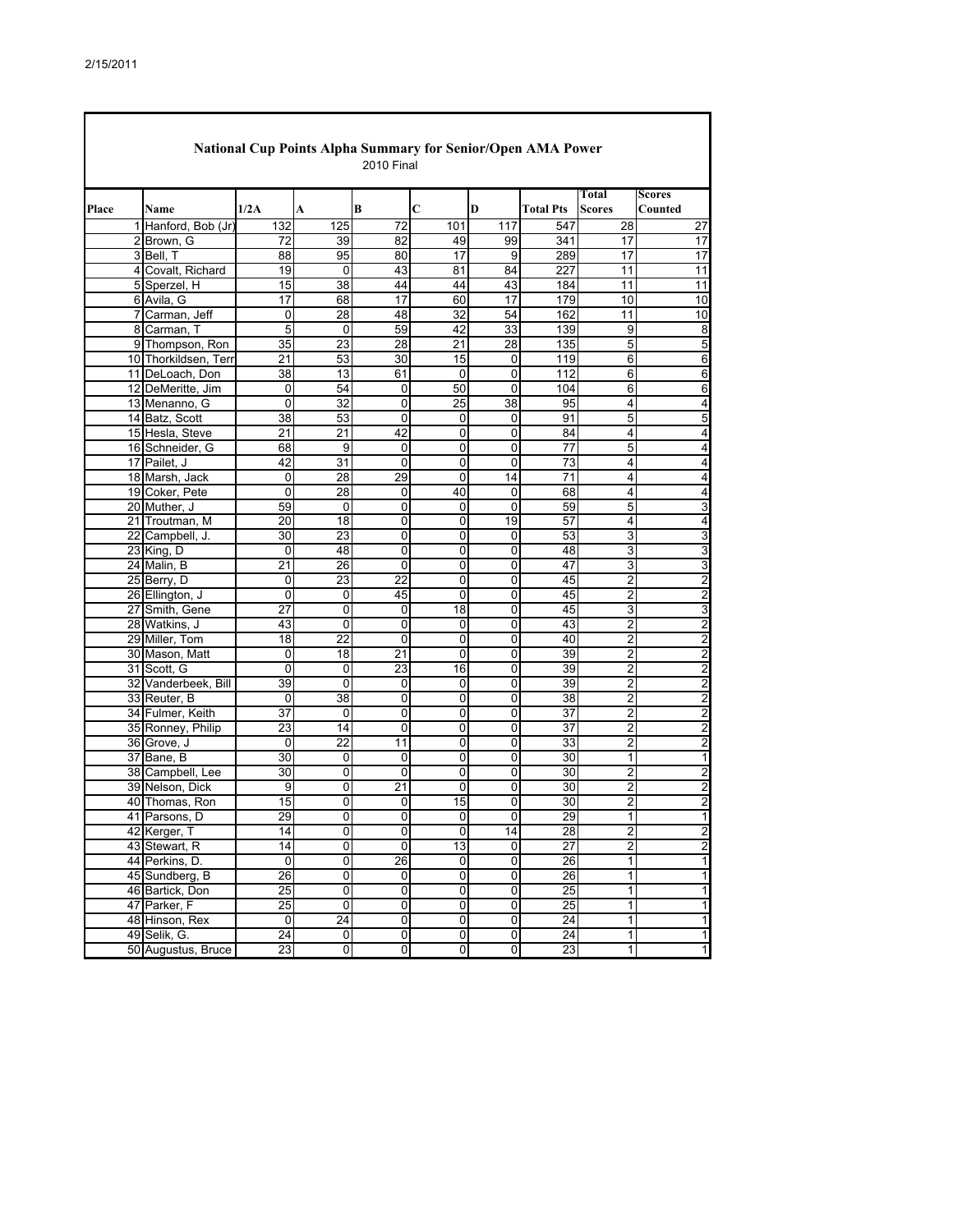| National Cup Point Ranking Summary for Senior / Open Classic Power.<br><b>2010 Final</b> |                               |                 |                      |                 |                  |                                  |                                  |  |  |  |
|------------------------------------------------------------------------------------------|-------------------------------|-----------------|----------------------|-----------------|------------------|----------------------------------|----------------------------------|--|--|--|
|                                                                                          |                               |                 |                      |                 |                  | Total                            | <b>Scores</b>                    |  |  |  |
| Place                                                                                    | <b>Name</b>                   | 1/2A            | A/B                  | C/D             | <b>Total Pts</b> | Scores                           | Counted                          |  |  |  |
| $\mathbf{1}$                                                                             | Hanford, Bob (                | 126             | 170                  | 134             | 430              | 22                               | 19                               |  |  |  |
|                                                                                          | 2 Brown, G                    | 99              | 104                  | 82              | 285              | 14                               | 14                               |  |  |  |
|                                                                                          | 3 Covalt, R                   | 42              | 89                   | 116             | 247              | $\overline{12}$                  | $\overline{12}$                  |  |  |  |
|                                                                                          | 4 Troutman, M                 | 100             | 42                   | 44              | 186              | 14                               | $\overline{13}$                  |  |  |  |
|                                                                                          | 5 Berry, D                    | $\overline{73}$ | 57                   | 51              | 181              | 10                               | 10                               |  |  |  |
|                                                                                          | 6 Sperzel, H                  | 82              | 36                   | 36              | 154              | 7                                | $\overline{7}$                   |  |  |  |
|                                                                                          | 7 Bane, B                     | 56              | 62                   | 33              | 151              | 5                                | 5                                |  |  |  |
|                                                                                          | 8 Batz, Scott                 | 83              | 38                   | 0               | 121              | 6                                | 6                                |  |  |  |
| 9                                                                                        | Smith, Gene                   | 75              | 16                   | 9               | 100              | 6                                | 6                                |  |  |  |
|                                                                                          | 10 DeMeritte, Jim             | 0               | 41                   | 56              | 97               | 5                                | 5                                |  |  |  |
|                                                                                          | 11 Nelson, Dick               | 21              | 42                   | 34              | 97               | $\overline{5}$                   | 5                                |  |  |  |
|                                                                                          | 12 Avila, G                   | 0               | 49                   | 45              | 94               | 6                                | 6                                |  |  |  |
|                                                                                          | 13 Helsa, Steve               | 21              | 43                   | 21              | 85               | 4                                | 4                                |  |  |  |
|                                                                                          | 14 Christensen, G             | 43              | 19                   | 13              | $\overline{75}$  | 4                                | $\overline{\mathbf{4}}$          |  |  |  |
|                                                                                          | 15 Bell, T.                   | 0               | 68                   | 0               | 68               | 5                                | 5                                |  |  |  |
|                                                                                          | 16 Hesla, Steve               | 21              | 21                   | 21              | 63               | 3                                | 3                                |  |  |  |
|                                                                                          | 17 Mattes, R                  | 26              | 0                    | 32              | 58               | 3                                | $\overline{3}$                   |  |  |  |
|                                                                                          | 18 Stewart, Roy               | 24              | 0                    | 32              | 56               | 3                                | $\overline{3}$                   |  |  |  |
|                                                                                          | 19 Coker, V                   | 0               | 37                   | 18              | 55               | 3                                | 3                                |  |  |  |
|                                                                                          | 20 Pailet, J                  | 14              | $\overline{35}$      | 0               | 49               | 3                                | $\overline{3}$                   |  |  |  |
|                                                                                          | 21 Bocckinfuso, J             | 0               | 35                   | 13              | 48               | $\overline{2}$                   | $\overline{2}$                   |  |  |  |
|                                                                                          | 22 Selick, G.                 | 19              | 27                   | 0               | 46               | 3                                | 3                                |  |  |  |
|                                                                                          | 23 Schneider, G               | 22              | 21                   | 0               | 43               | $\overline{2}$                   | $\frac{2}{2}$                    |  |  |  |
|                                                                                          | 24 Sowder, B.                 | 21              | 22                   | 0               | 43               | $\overline{2}$                   |                                  |  |  |  |
|                                                                                          | 25 Muther, Jim                | 42              | 0                    | 0               | 42               | 3                                | $\overline{\mathbf{c}}$          |  |  |  |
|                                                                                          | 26 Thorkildsen, T             | 21              | $\overline{21}$      | 0               | 42               | $\overline{2}$                   | $\frac{2}{2}$                    |  |  |  |
|                                                                                          | 27 Mollendorf, J              | 41              | 0                    | 0               | 41               | $\overline{2}$                   |                                  |  |  |  |
|                                                                                          | 28 Smith, Roy                 | 41<br>0         | 0<br>$\overline{38}$ | 0<br>0          | 41<br>38         | $\overline{2}$<br>$\overline{2}$ | $\overline{\mathbf{c}}$          |  |  |  |
|                                                                                          | 29 Harper, C                  |                 |                      |                 |                  |                                  | $\frac{2}{2}$                    |  |  |  |
|                                                                                          | 30 Watson, B                  | 38<br>26        | 0<br>6               | 0<br>$\Omega$   | 38<br>32         | 2<br>$\overline{2}$              | $\overline{\mathbf{c}}$          |  |  |  |
|                                                                                          | 31 King, Doug<br>32 Blake, S. | 13              | 17                   | $\overline{0}$  | 30               | $\overline{2}$                   |                                  |  |  |  |
|                                                                                          | 33 Marsh, J                   | 15              | 12                   | 0               | 27               | $\overline{2}$                   | $\overline{c}$<br>$\overline{2}$ |  |  |  |
|                                                                                          | 34 Murphy, Jack               | 26              | 0                    | 0               | 26               | 2                                | 2                                |  |  |  |
|                                                                                          | 35 Sundberg, B                | 26              | 0                    | 0               | 26               | 1                                | $\overline{1}$                   |  |  |  |
|                                                                                          | 36 Hall, R                    | 0               | 25                   | 0               | 25               | 1                                | 1                                |  |  |  |
|                                                                                          | 37 Laprik, Scott              | 0               | 24                   | 0               | 24               | $\overline{2}$                   | $\overline{\mathbf{c}}$          |  |  |  |
|                                                                                          | 38 Carman, T                  | 0               | 0                    | 23              | 23               | 1                                | $\overline{1}$                   |  |  |  |
|                                                                                          | 39 Cooney, R                  | 22              | 0                    | 0               | 22               | 1                                | $\overline{1}$                   |  |  |  |
|                                                                                          | 40 Robbins, G                 | 21              | 0                    | 0               | 21               | 1                                | 1                                |  |  |  |
|                                                                                          | 41 Wineland, D                | 0               | 0                    | 21              | 21               | $\mathbf{1}$                     | $\mathbf{1}$                     |  |  |  |
|                                                                                          | 42 Campbell, Joe              | 21              | 0                    | 0               | $\overline{21}$  | $\overline{1}$                   | $\overline{1}$                   |  |  |  |
|                                                                                          | 43 Irwin, J                   | 0               | 0                    | $\overline{18}$ | 18               | $\overline{1}$                   | $\overline{1}$                   |  |  |  |
|                                                                                          | 44 Kruse, Larry               | $\overline{0}$  | $\overline{17}$      | 0               | 17               | $\overline{1}$                   | $\overline{1}$                   |  |  |  |
|                                                                                          | 45 Maclean, Mal               | $\overline{0}$  | 17                   | $\overline{0}$  | 17               | $\overline{1}$                   | $\overline{1}$                   |  |  |  |
|                                                                                          | 46 Rozell, P.                 | 17              | 0                    | $\overline{0}$  | 17               | 1                                | $\overline{1}$                   |  |  |  |
|                                                                                          | 47 Hopkins, Ed                | 16              | 0                    | $\overline{0}$  | 16               | $\overline{1}$                   | $\overline{\mathbf{1}}$          |  |  |  |
|                                                                                          | 48 Malin, B                   | 0               | 15                   | $\overline{0}$  | 15               | $\overline{1}$                   | $\overline{1}$                   |  |  |  |
|                                                                                          | 49 Reuter, B                  | 0               | 13                   | 0               | 13               | 1                                | $\overline{1}$                   |  |  |  |
|                                                                                          | 50 Smith, J                   | 13              | 0                    | $\overline{0}$  | 13               | 1                                | 1                                |  |  |  |

1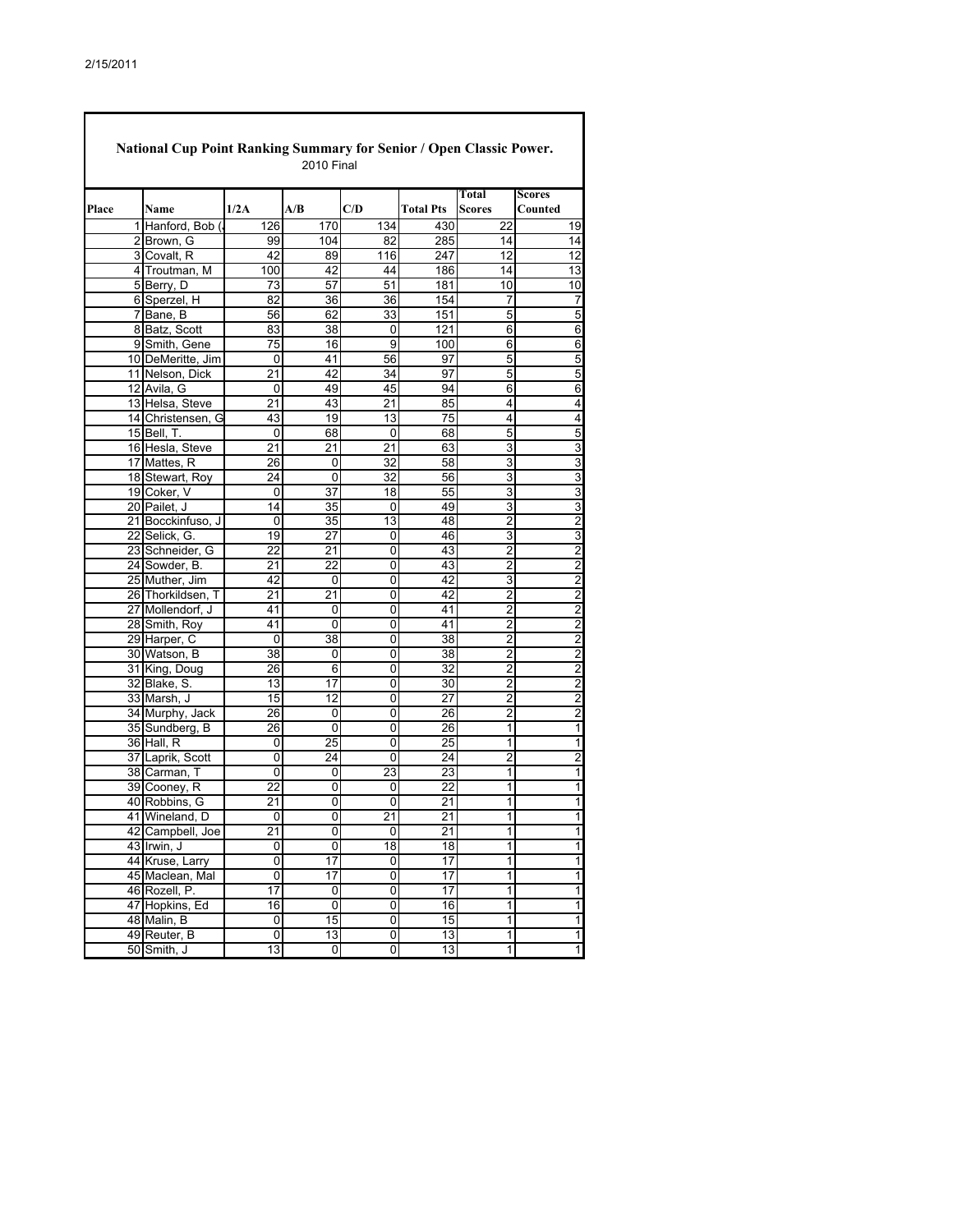$\overline{\phantom{a}}$ 

|       | <b>National Cup Point Ranking Summary for Senior / Open AMA Rubber.</b> |           | <b>2010 Final</b> |                 |                  |                         |                         |
|-------|-------------------------------------------------------------------------|-----------|-------------------|-----------------|------------------|-------------------------|-------------------------|
|       |                                                                         |           |                   |                 |                  | Total                   | Scores                  |
| Place | <b>Name</b>                                                             | $P-30$    | Moffett           | Mulvihill       | <b>Total Pts</b> | <b>Scores</b>           | Counted                 |
|       | 1 Troutman, M                                                           | 105       | 77                | 89              | 271              | 16                      | 16                      |
|       | 2 Brown, Gerald                                                         | 20        | 123               | 95              | 238              | 11                      | 11                      |
|       | 3 Sechrist, D                                                           | 113       | 22                | 0               | 135              | 5                       | 5                       |
|       | 4 Konefes, E                                                            | 0         | 76                | 49              | 125              | $\overline{7}$          | $\overline{7}$          |
|       | 5 Kamla, J                                                              | 101       | 0                 | 15              | 116              | $\overline{7}$          | 6                       |
|       | 6 Murphy, Jerry                                                         | 101       | 0                 | 13              | 114              | 6                       | 6                       |
|       | 7 Moseley, J                                                            | 39        | 22                | 40              | 101              | $\overline{5}$          | 5                       |
|       | 8 Markos, C                                                             | 52        | 0                 | 48              | 100              | 4                       | 4                       |
|       | 9 Seymor, John                                                          | 77        | 0                 | 19              | 96               | 4                       | 4                       |
|       | 10 Rousseau, Don                                                        | 28        | 0                 | 65              | 93               | $\overline{5}$          | 5                       |
|       | 11 DeLoach, D                                                           | 87        | 0                 | 5               | 92               | 5                       | 5                       |
|       | 12 Williams, J                                                          | 0         | 22                | 69              | 91               | 3                       | 3                       |
|       | 13 Edmonson, O. I                                                       | 45        | 0                 | 45              | 90               | 9                       | 4                       |
|       | 14 Sayer, L                                                             | 22        | 17                | 40              | 79               | 4                       | 4                       |
|       | 15 Romak, B                                                             | 0         | 21                | 51              | 72               | 2                       | 2                       |
|       | 16 Swift, B.                                                            | 39        | 0                 | 30              | 69               | 4                       | 4                       |
|       | 17 Dona, Gordon                                                         | 46        | 0                 | 21              | 67               | 4                       | 3                       |
|       | 18 Gaylor, Wayne                                                        | 46        | 0                 | 21              | 67               | 7                       | 3                       |
|       | 19 Keegan, Dan                                                          | 0         | 21                | 45              | 66               | 3                       | 3                       |
|       | 20 Shailor, W                                                           | 0         | 25                | 41              | 66               | 2                       | 2                       |
|       | 21 Vollmer, Al                                                          | 64        | 0                 | 0               | 64               | 4                       | 4                       |
|       | 22 Andrews, J                                                           | 0         | 42                | 21              | 63               | 3                       | 3                       |
|       | 23 Price, Lynn                                                          | 62        | 0                 | 0               | 62               | 6                       | 3                       |
|       | 24 Grabski, P                                                           | 23        | 38                | 0               | 61               | 4                       | 4                       |
|       | 25 Vernon, Ted                                                          | 23        | 0                 | 38              | 61               | 5                       | 4                       |
|       | 26 Johnson, Jim                                                         | 60        | 0                 | 0               | 60               | 5                       | 3                       |
|       | 27 Zarate, D                                                            | 60        | 0                 | 0               | 60               | 4                       | 3                       |
|       | 28 Bartick, D                                                           | 5         | 0                 | 53              | 58               | 4                       | 4                       |
|       | 29 Griffith, Earl                                                       | 0         | 17                | 41              | 58               | 3                       | 3                       |
|       | 30 Sneed, E                                                             | 0         | 40                | 18              | 58               | 2                       | $\overline{c}$          |
|       | 31 Gregory, Roger                                                       | 0         | 21                | 36              | 57               | 3                       | 3                       |
|       | 32 O'Reilley, J                                                         | 9         | 22                | 25              | 56               | 3                       | 3                       |
|       | 33 Van Ness, R                                                          | 56        | 0                 | 0               | 56               | 3                       | 3                       |
|       | 34 Vanderbeek, B                                                        | 26        | 30                | 0               | 56               | $\overline{2}$          | $\overline{2}$          |
|       | 35 Englert, J                                                           | 40        | 0                 | 15              | 55               | 3                       | 3                       |
|       | 36 Masterman, Pa                                                        | 41        | 0                 | 14              | 55               | 3                       | 3                       |
|       | 37 Johnson, Ernst                                                       | 28        | 0                 | 24              | 52               | 3                       | 3                       |
|       | 38 Brooks, C                                                            | 51        | 0                 | 0               | 51               | $\overline{2}$          | 2                       |
|       | 39 Mayes, Jim                                                           | 51        | 0                 | 0               | 51               | 2                       | 2                       |
|       | 40 Hannan, Bruce                                                        | 0         | 0                 | 50              | 50               | 3                       | 2                       |
|       | 41 Berry, D                                                             | 20        | 0                 | 27              | 47               | 3                       | 3                       |
|       | 42 Campbell, L                                                          | 47        | 0                 | 0               | 47               | 3                       | 3                       |
|       | 43 Jennings, Jim                                                        | 47        | $\overline{0}$    | $\overline{0}$  | 47               | $\overline{c}$          | $\overline{2}$          |
|       | 44 Rice, J                                                              | 47        | 0                 | 0               | 47               | $\overline{2}$          | $\overline{2}$          |
|       | 45 Harden, E                                                            | 0         | $\overline{20}$   | $\overline{25}$ | 45               | $\overline{2}$          | $\overline{2}$          |
|       | 46 Morton, Gary                                                         | 45        | 0                 | $\overline{0}$  | 45               | $\overline{\mathbf{c}}$ | $\overline{2}$          |
|       | 47 Smith, Roy                                                           | 44        | 0                 | $\overline{0}$  | 44               | $\overline{2}$          | $\overline{2}$          |
|       | 48 Mkitarian, A                                                         | 43        | 0                 | $\overline{0}$  | 43               | 3                       | 3                       |
|       | 49 O'Leary, J                                                           | $\pmb{0}$ | 0                 | 43              | 43               | $\overline{2}$          | $\overline{\mathbf{c}}$ |
|       | 50 Buss, Bill                                                           | 42        | 0                 | $\overline{0}$  | 42               | $\overline{2}$          | $\overline{2}$          |
|       |                                                                         |           |                   |                 |                  |                         |                         |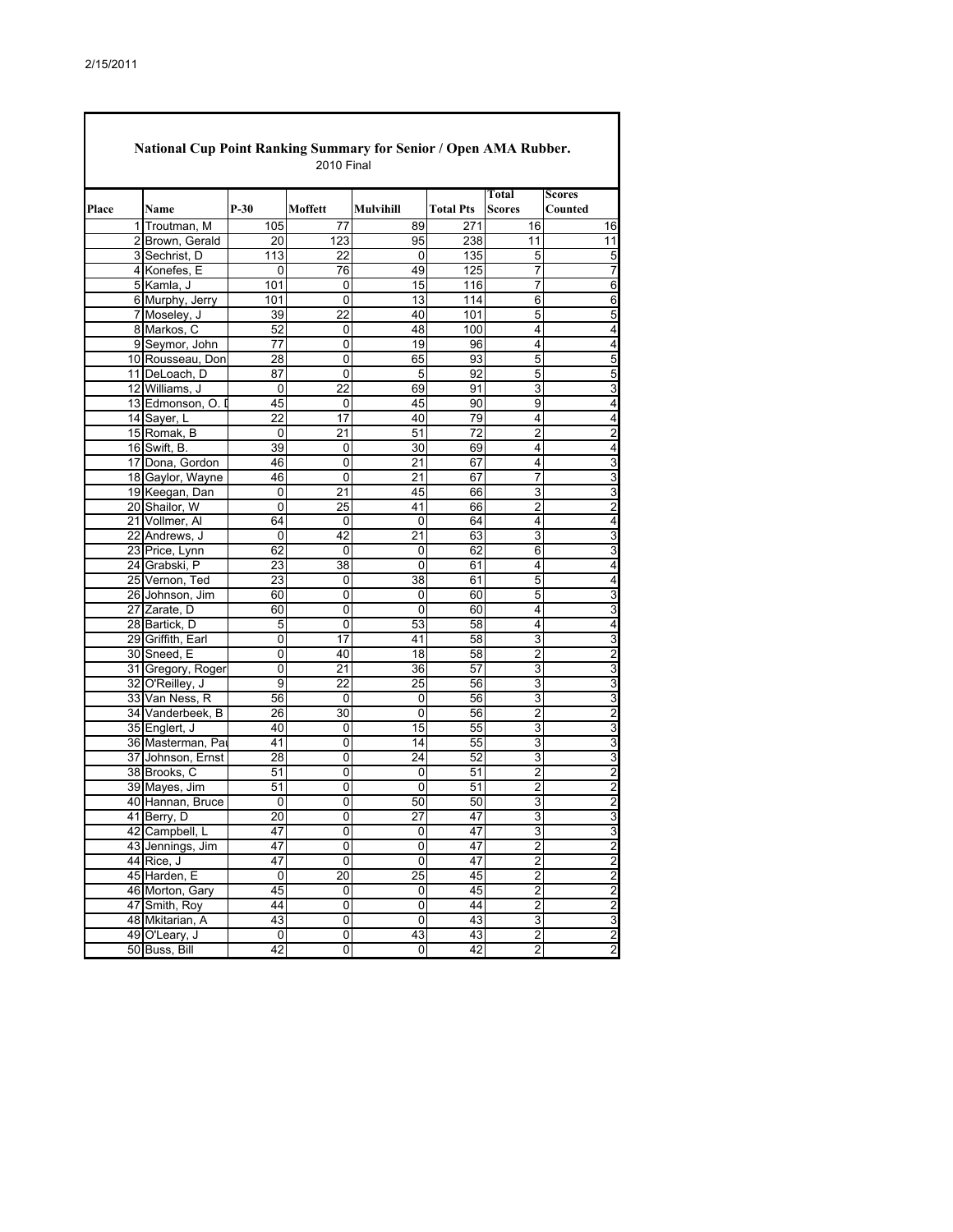| National Cup Point Ranking Summary for Senior / Open Glider.<br><b>2010 Final</b> |                     |                 |                             |         |                  |                         |                          |  |  |  |
|-----------------------------------------------------------------------------------|---------------------|-----------------|-----------------------------|---------|------------------|-------------------------|--------------------------|--|--|--|
| Place                                                                             | Name                | <b>HLG</b>      | $\boldsymbol{\mathrm{CLG}}$ | Towline | <b>Total Pts</b> | Total<br><b>Scores</b>  | <b>Scores</b><br>Counted |  |  |  |
|                                                                                   | 1 Batiuk. Tim       | 183             | 191                         | 107     | 481              | 23                      | 20                       |  |  |  |
|                                                                                   | 2 Covington, Mark   | 158             | 112                         | 18      | 288              | 18                      | 12                       |  |  |  |
|                                                                                   | 3 Troutman, M       | 75              | 80                          | 122     | 277              | 20                      | 19                       |  |  |  |
|                                                                                   | 4 DeLoach, D        | 101             | 26                          | 113     | 240              | 15                      | $\overline{12}$          |  |  |  |
|                                                                                   | 5 Hines, L          | 130             | 108                         | 0       | 238              | 18                      | 13                       |  |  |  |
|                                                                                   | 6 Berry, D          | 87              | 72                          | 55      | 214              | 10                      | 10                       |  |  |  |
|                                                                                   | 7 Schlarb, W        | 78              | 47                          | 58      | 183              | 11                      | 8                        |  |  |  |
|                                                                                   | 8 Spence, S         | 41              | 113                         | 23      | 177              | 7                       | $\overline{7}$           |  |  |  |
|                                                                                   | 9 Buddenbohm, Sta   | 51              | 90                          | 19      | 160              | 8                       | 6                        |  |  |  |
|                                                                                   | 10 Bauer, Ken       | 46              | 113                         | 0       | 159              | 8                       | 8                        |  |  |  |
|                                                                                   | 11 Pelatowski, L    | 68              | 70                          | 21      | 159              | 8                       | $\overline{7}$           |  |  |  |
|                                                                                   | 12 Vollmer, A       |                 |                             |         |                  | 8                       | 6                        |  |  |  |
|                                                                                   |                     | 18              | 116                         | 0       | 134<br>122       | 8                       |                          |  |  |  |
|                                                                                   | 13 Ferrario, R.     | 33              | 89                          | 0       |                  |                         | 6                        |  |  |  |
|                                                                                   | 14 Edmonson, D      | 46              | 48                          | 22      | 116              | 11                      | 5                        |  |  |  |
|                                                                                   | 15 Dona, G          | 47              | 42                          | 17      | 106              | 7                       | $\overline{5}$           |  |  |  |
|                                                                                   | 16 Smith, Jim       | 0               | 105                         | 0       | 105              | 4                       | 4                        |  |  |  |
|                                                                                   | 17 Koran, Bill      | 55              | 47                          | 0       | 102              | 5                       | 4                        |  |  |  |
|                                                                                   | 18 Nippert, V       | 21              | 53                          | 21      | 95               | 5                       | $\overline{5}$           |  |  |  |
|                                                                                   | 19 Grabski, P       | 47              | 6                           | 37      | 90               | 7                       | 5                        |  |  |  |
|                                                                                   | 20 Grell, G         | 15              | 75                          | 0       | 90               | 5                       | $\overline{5}$           |  |  |  |
|                                                                                   | 21 Langelius, J.    | 60              | 30                          | 0       | 90               | 5                       | 5                        |  |  |  |
|                                                                                   | 22 Pecenkovic, Enis | 46              | 0                           | 42      | 88               | 12                      | 4                        |  |  |  |
|                                                                                   | 23 Vernon, T        | 39              | 14                          | 34      | 87               | 6                       | 6                        |  |  |  |
|                                                                                   | 24 Thoren, Bob      | 13              | 41                          | 31      | 85               | 5                       | 5                        |  |  |  |
|                                                                                   | 25 Reynolds, Todd   | 41              | 26                          | 17      | 84               | 6                       | $\overline{5}$           |  |  |  |
|                                                                                   | 26 Gerspacher, D    | 43              | 40                          | 0       | 83               | 6                       | 4                        |  |  |  |
|                                                                                   | 27 Cusick, C        | 68              | 13                          | 0       | 81               | 5                       | $\overline{5}$           |  |  |  |
|                                                                                   | 28 Mekina, Joe      | 41              | 38                          | 0       | 79               | 5                       | 4                        |  |  |  |
|                                                                                   | 29 Masterman, Fran  | 0               | 78                          | 0       | 78               | 5                       | 3                        |  |  |  |
|                                                                                   | 30 Pelatowski, E    | 36              | 19                          | 21      | 76               | 4                       | 4                        |  |  |  |
|                                                                                   | 31 Meyer, Neil      | 38              | 36                          | 0       | 74               | 6                       | 5                        |  |  |  |
|                                                                                   | 32 Crawford, Dohrma | 17              | 30                          | 24      | 71               | 4                       | 4                        |  |  |  |
|                                                                                   | 33 Maglio, A.       | 36              | 34                          | 0       | 70               | 5                       | 4                        |  |  |  |
|                                                                                   | 34 Bane, B          | 0               | 0                           | 66      | 66               | 3                       | 3                        |  |  |  |
|                                                                                   | 35 Gray Mel         | 9               | 56                          | 0       | 65               | 4                       | 4                        |  |  |  |
|                                                                                   | 36 Englert, Jeff    | 55              | 7                           | 0       | 62               | 4                       | 4                        |  |  |  |
|                                                                                   | 37 Martha, G        | 23              | 18                          | 21      | 62               | 3                       | 3                        |  |  |  |
|                                                                                   | 38 Dunlap, Jeff     | 37              | 24                          | 0       | 61               | 5                       | 4                        |  |  |  |
|                                                                                   | 39 Terzian, F       | 38              | 23                          | 0       | 61               | 3                       | 3                        |  |  |  |
|                                                                                   | 40 Combs, Ray       | 59              | 0                           | 0       | 59               | 3                       | 3                        |  |  |  |
|                                                                                   | 41 Campbell, L      | 17              | 31                          | 9       | 57               | $\overline{4}$          | 4                        |  |  |  |
|                                                                                   | 42 Donahue, G       | 0               | 57                          | 0       | 57               | 4                       | 3                        |  |  |  |
|                                                                                   | 43 Lewis, Jim       | 0               | 57                          | 0       | 57               | $\overline{1}$          | $\overline{1}$           |  |  |  |
|                                                                                   | 44 Morris, R        | $\overline{38}$ | 18                          | 0       | 56               | 4                       | $\overline{4}$           |  |  |  |
|                                                                                   | 45 Nelson, Elmer    | 13              | 42                          | 0       | 55               | 5                       | 3                        |  |  |  |
|                                                                                   | 46 Hill, Henry      | 10              | 44                          | 0       | $\overline{5}4$  | $\overline{\mathbf{4}}$ | 4                        |  |  |  |
|                                                                                   | 47 Sifleet, R       | 0               | 0                           | 54      | 54               | 2                       | $\overline{2}$           |  |  |  |
|                                                                                   | 48 Thompson, M      | 0               | 38                          | 14      | 52               | ω                       | $\overline{3}$           |  |  |  |
|                                                                                   | 49 Gerspacher, J.   | 18              | 32                          | 0       | 50               | 3                       | $\overline{3}$           |  |  |  |
|                                                                                   |                     |                 |                             |         |                  |                         |                          |  |  |  |
|                                                                                   | 50 Sayer, J         | 28              | 22                          | 0       | 50               | 3                       | 3                        |  |  |  |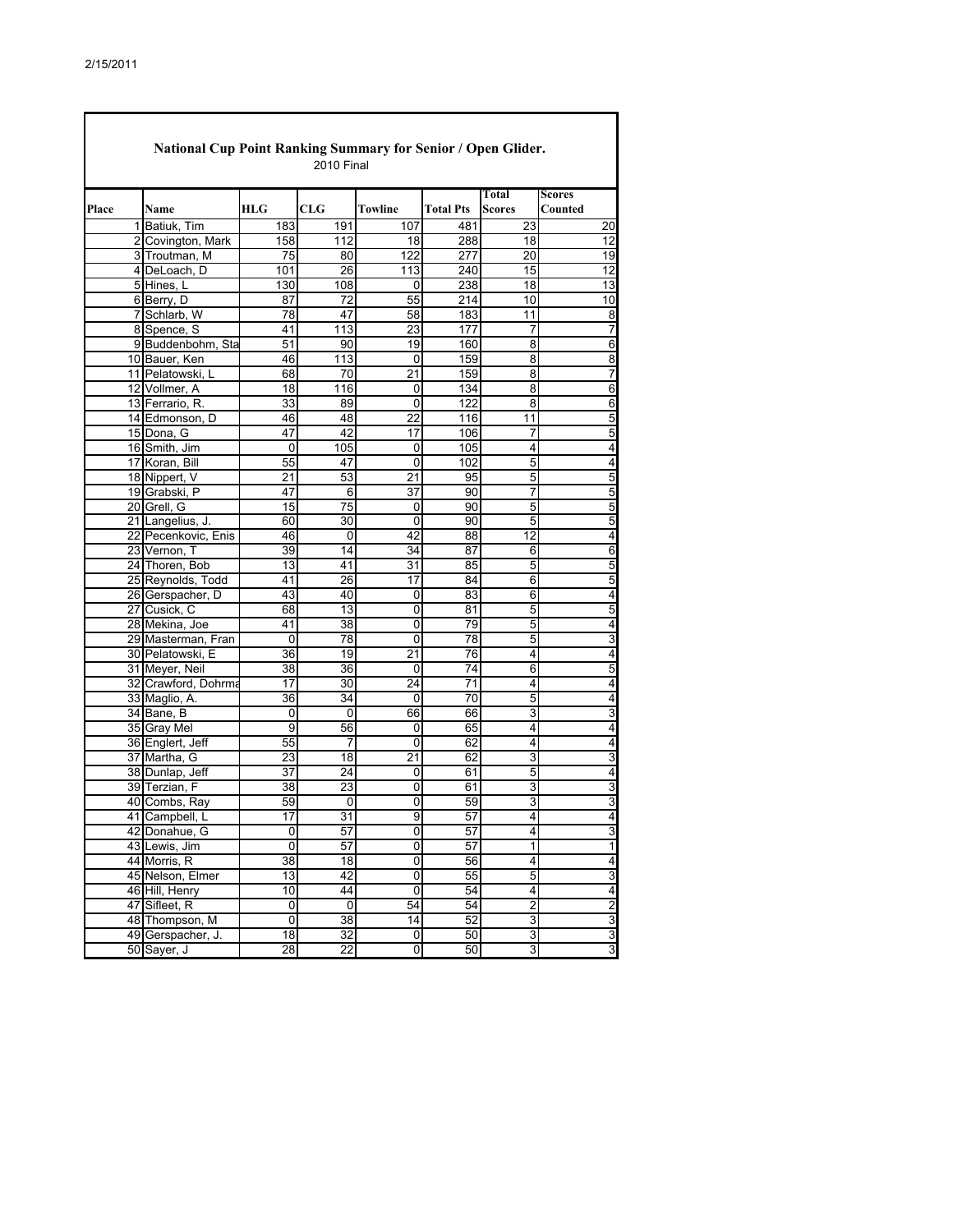| National Cup Point Ranking Summary for Senior / Open NOS Rubber.<br><b>2010 Final</b> |                            |                |                 |                              |                 |                 |                         |  |  |  |
|---------------------------------------------------------------------------------------|----------------------------|----------------|-----------------|------------------------------|-----------------|-----------------|-------------------------|--|--|--|
| Place                                                                                 | Name                       | Rubber         |                 | Wakefield Rub/Wake Total Pts |                 | Total<br>Scores | <b>Scores Counted</b>   |  |  |  |
|                                                                                       | 1 Romak, B                 | 67             | 19              | 0                            | 86              | 4               | 4                       |  |  |  |
|                                                                                       | 2 Keegan, D                | 39             | 15              | 24                           | 78              | 4               | 4                       |  |  |  |
|                                                                                       | 3 DeLoach, D               | 38             | 21              | 18                           | 77              | 4               | 4                       |  |  |  |
|                                                                                       | 4 Gaylor, Wayne            | 45             | 0               | 23                           | 68              | 5               | 3                       |  |  |  |
|                                                                                       | 5 Williams, J              | 44             | 24              | 0                            | 68              | 3               | $\overline{3}$          |  |  |  |
|                                                                                       | 6 Andrews, Jean            | 35             | 17              | 13                           | 65              | 4               | 4                       |  |  |  |
|                                                                                       | 7 Konefes, E               | 18             | 31              | 0                            | 49              | 3               | $\overline{3}$          |  |  |  |
|                                                                                       | 8 Masterman, Par           | 47             | 0               | 0                            | 47              | 3               | $\overline{3}$          |  |  |  |
|                                                                                       | 9 Watson, R                | 23             | 22              | 0                            | 45              | $\overline{2}$  | $\overline{c}$          |  |  |  |
|                                                                                       | 10 Englert, Jeff           | 22             | 0               | $\overline{22}$              | 44              | $\overline{2}$  | $\overline{2}$          |  |  |  |
|                                                                                       | 11 Laird, Tom              | 0              | 44              | 0                            | 44              | 3               | $\overline{c}$          |  |  |  |
|                                                                                       | 12 Van Nest, R             | 13             | 21              | 9                            | 43              | 3               | $\overline{3}$          |  |  |  |
|                                                                                       | 13 Swift, B                | 18             | 0               | 21                           | 39              | 2               | $\overline{2}$          |  |  |  |
|                                                                                       | 14 Vernon, Ted             | 23             | $\mathbf 0$     | 14                           | 37              | $\overline{2}$  | $\overline{2}$          |  |  |  |
|                                                                                       | 15 Grawberg, Bruc          | 17             | 0               | 18                           | 35              | 2               | $\overline{2}$          |  |  |  |
|                                                                                       | 16 Johnstone, Rob          | 35             | 0               | 0                            | 35              | $\overline{2}$  | $\overline{\mathbf{c}}$ |  |  |  |
|                                                                                       | 17 Crowe, Bernie           | 0              | 34              | 0                            | 34              | 2               | $\overline{\mathbf{c}}$ |  |  |  |
|                                                                                       | 18 Gaylor, Tom             | 34             | 0               | 0                            | 34              | 2               | $\overline{2}$          |  |  |  |
|                                                                                       | 19 Vanderbeek, B           | 20             | 9               | $\overline{0}$               | 29              | $\overline{2}$  | $\overline{c}$          |  |  |  |
|                                                                                       | 20 McGuckin, Dere          | 0              | 28              | 0                            | 28              | 2               | $\overline{2}$          |  |  |  |
|                                                                                       | 21 Cover, Hal              | 0              | 0               | 26                           | 26              | 1               | 1                       |  |  |  |
|                                                                                       | 22 Bendini, Hugo           | 0              | 24              | 0                            | $\overline{24}$ | 1               | 1                       |  |  |  |
|                                                                                       | 23 Lehrman, J              | 0              | 0               | 23                           | 23              | 1               | 1                       |  |  |  |
|                                                                                       | 24 Litschi, G              | 0              | 22              | 0                            | 22              | 1               | 1                       |  |  |  |
|                                                                                       | 25 McConachie, B           | 22             | 0               | 0                            | 22              | 1               | 1                       |  |  |  |
|                                                                                       | 26 O'Reilley, J            | 0              | $\mathbf 0$     | 22                           | 22              | 1               | 1                       |  |  |  |
|                                                                                       | 27 Seymour, John           | 0              | 0               | 22                           | 22              | 1               | 1                       |  |  |  |
|                                                                                       | 28 Strang, Dick            | 0              | $\overline{22}$ | 0                            | $\overline{22}$ | 1               | 1                       |  |  |  |
|                                                                                       | 29 Johnson, R              | 21             | 0               | 0                            | 21              | 1               | 1                       |  |  |  |
|                                                                                       | 30 Moseley, J              | 21             | 0               | 0                            | 21              | 1               | 1                       |  |  |  |
|                                                                                       | 31 Thompson, M             | 0              | 0               | 21                           | 21              | 1               | 1                       |  |  |  |
|                                                                                       | 32 Troutman, Mark          | 0              | 0               | 21                           | 21              | 1               | 1                       |  |  |  |
|                                                                                       | 33 Funk, Wes               | 0<br>0         | 19              | 0<br>19                      | 19<br>19        | 1<br>1          | 1<br>1                  |  |  |  |
|                                                                                       | 34 Napier, L<br>35 Nead, B | 18             | 0               |                              | 18              | 1               | 1                       |  |  |  |
|                                                                                       | 36 Kothe, H                | 0              | 0<br>0          | 0<br>$\overline{17}$         | 17              | 1               | 1                       |  |  |  |
|                                                                                       | 37 Lewis, E                | 0              | 17              | 0                            | 17              | 1               | 1                       |  |  |  |
|                                                                                       | 38 Mayea, Mike             | 0              | 0               | 16                           | 16              | 1               | 1                       |  |  |  |
|                                                                                       | 39 Livotto, Juan           | 0              | 14              | 0                            | 14              | 1               | 1                       |  |  |  |
|                                                                                       | 40 Hanford, Bob            | 0              | 0               | $\overline{13}$              | 13              | 1               | 1                       |  |  |  |
|                                                                                       | 41 Hannan. B               | 13             | 0               | 0                            | 13              | 1               | 1                       |  |  |  |
|                                                                                       | 42 Norval, Larry           | 0              | 0               | 11                           | 11              | 1               | 1                       |  |  |  |
|                                                                                       | 43 Herbest, Paul           | $\overline{0}$ | 10              | $\overline{0}$               | 10              | 1               | $\overline{1}$          |  |  |  |
|                                                                                       | 44 Tomasch, W              | 9              | 0               | 0                            | 9               | 1               | $\overline{\mathbf{1}}$ |  |  |  |
|                                                                                       | 45 Guest, Bernard          | $\overline{0}$ | 0               | 6                            | 6               | 1               | $\overline{1}$          |  |  |  |
|                                                                                       | 46 Dyer, G                 | $\overline{0}$ | $\overline{5}$  | 0                            | $\overline{5}$  | 1               | $\overline{1}$          |  |  |  |
|                                                                                       | 47 Acton, D.               | 0              | 0               | 0                            | 0               | 0               | $\overline{0}$          |  |  |  |
|                                                                                       | 48 Adams, Dick             | 0              | 0               | $\overline{0}$               | 0               | 0               | o                       |  |  |  |
|                                                                                       | 49 Allnutt, Peter          | 0              | 0               | 0                            | 0               | 0               | $\overline{0}$          |  |  |  |
|                                                                                       | 50 Alvis, M                | 0              | 0               | 0                            | 0               | 0               | 0                       |  |  |  |